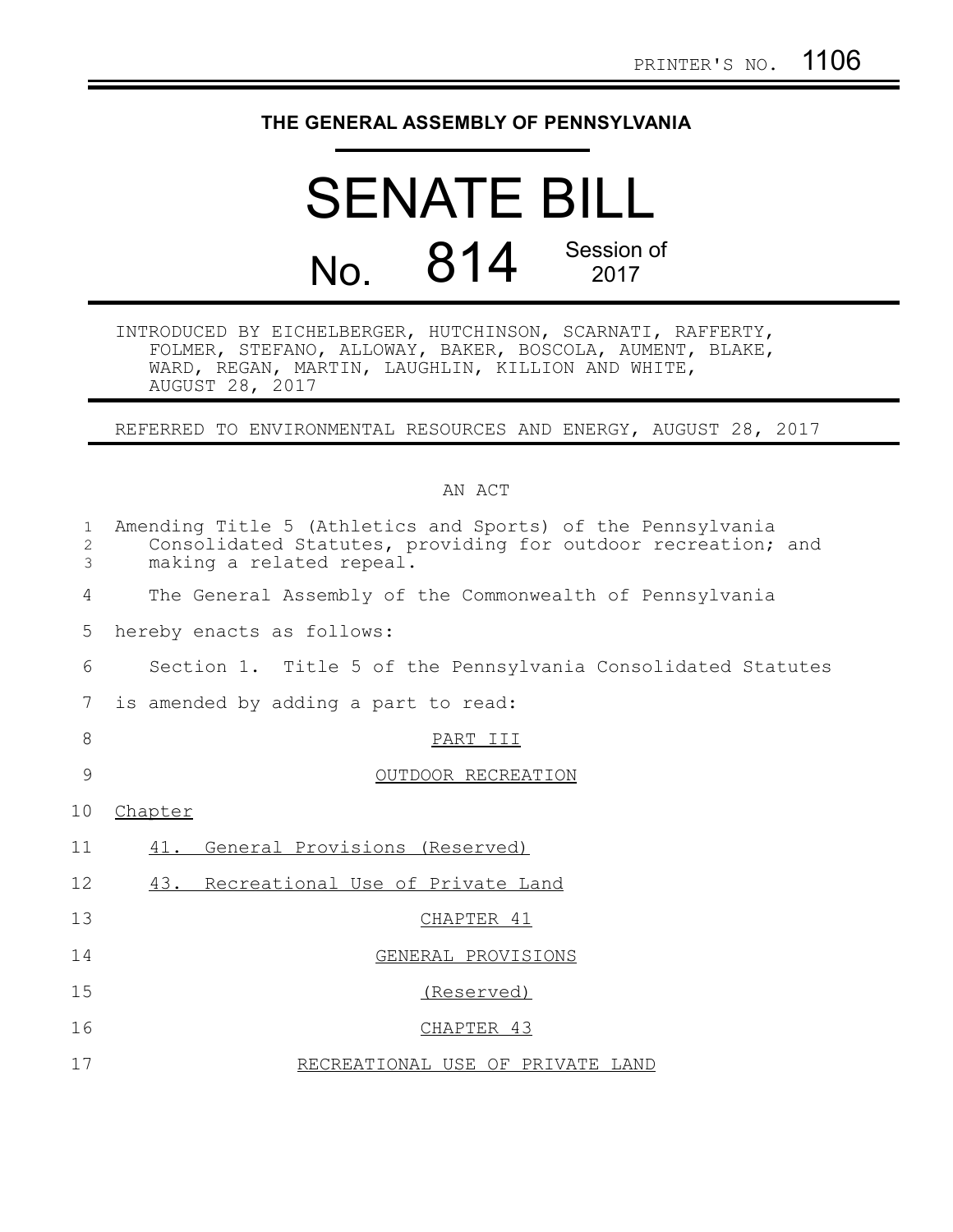| 1  | Sec.                                                                |
|----|---------------------------------------------------------------------|
| 2  | 4301. Purpose.                                                      |
| 3  | 4302. Definitions.                                                  |
| 4  | 4303. Duty of care.                                                 |
| 5  | 4304. Owner liability.                                              |
| 6  | 4305. Applicability.                                                |
| 7  | 4306. Liability not limited.                                        |
| 8  | 4307. Construction.                                                 |
| 9  | 4308. Fees and costs.                                               |
| 10 | § 4301. Purpose.                                                    |
| 11 | Recognizing the importance of tourism and recreation to this        |
| 12 | Commonwealth and the inability of public land to support all        |
| 13 | <u>recreation uses, the purpose of this chapter is to encourage</u> |
| 14 | private owners of land to make their land and water areas           |
| 15 | available to the public for recreational purposes by limiting       |
| 16 | their liability to:                                                 |
| 17 | (1)<br>recreational users; and                                      |
| 18 | (2)<br>persons or property based on:                                |
| 19 | acts of omission by landowners; or<br>(i)                           |
| 20 | (ii) acts or acts of omission by recreational users.                |
| 21 | § 4302. Definitions.                                                |
| 22 | The following words and phrases when used in this chapter           |
| 23 | shall have the meanings given to them in this section unless the    |
| 24 | context clearly indicates otherwise:                                |
| 25 | "Charge." The admission price or fee asked in return for            |
| 26 | invitation or permission to enter or go upon the land. The term     |
| 27 | does not include in-kind contributions or contributions made to     |
| 28 | an owner of real property that are voluntary in nature and for      |
| 29 | the purpose of conserving the land.                                 |
| 30 | "Land." Land, roads, water, watercourses, private ways and          |

20170SB0814PN1106 - 2 -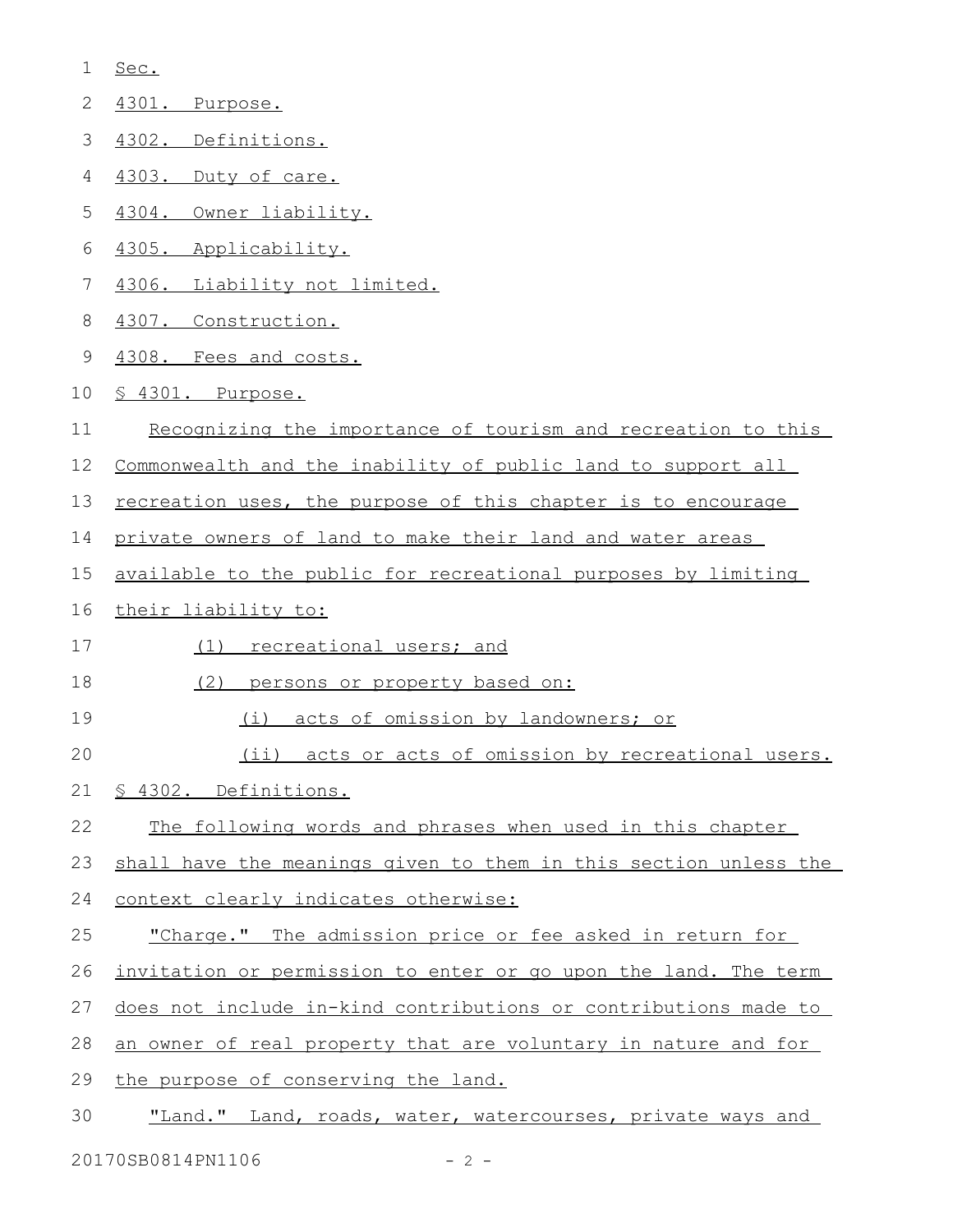| 1  | buildings, amenities, structures, boating access and launch        |
|----|--------------------------------------------------------------------|
| 2  | ramps, bridges, fishing piers, boat docks, ramps, paths, paved     |
| 3  | or unpaved trails, hunting blinds and areas providing access to    |
| 4  | or parking for lands and waters, including, but not limited to,    |
| 5  | access ramps, trails or piers for use by recreational users with   |
| 6  | disabilities, and machinery or equipment when attached to the      |
| 7  | realty.                                                            |
| 8  | <u>"Owner." The possessor of a fee interest, a tenant, lessee,</u> |
| 9  | occupant or person in lawful control of the premises.              |
| 10 | "Recreational purpose." An activity undertaken or viewed for       |
| 11 | exercise, sport, education, recreation, relaxation or pleasure.    |
| 12 | The term includes, but is not limited to, any of the following,    |
| 13 | or any combination of the following:                               |
| 14 | hunting;<br>(1)                                                    |
| 15 | (2)<br>fishing;                                                    |
| 16 | swimming;<br>(3)                                                   |
| 17 | (4)<br>boating;                                                    |
| 18 | recreational noncommercial aircraft operations or<br>(5)           |
| 19 | <u>recreational noncommercial ultralight operations on private</u> |
| 20 | airstrips;                                                         |
| 21 | (6)<br>camping;                                                    |
| 22 | picnicking;<br>(7)                                                 |
| 23 | (8)<br>hiking;                                                     |
| 24 | (9)<br>pleasure driving;                                           |
| 25 | (10)<br>snowmobiling;                                              |
| 26 | all-terrain vehicle and motorcycle riding;<br>(11)                 |
| 27 | (12)<br>nature study;                                              |
| 28 | (13)<br><u>water skiing;</u>                                       |
| 29 | (14)<br>water sports;                                              |
| 30 | (15)<br>bicycling;                                                 |

20170SB0814PN1106 - 3 -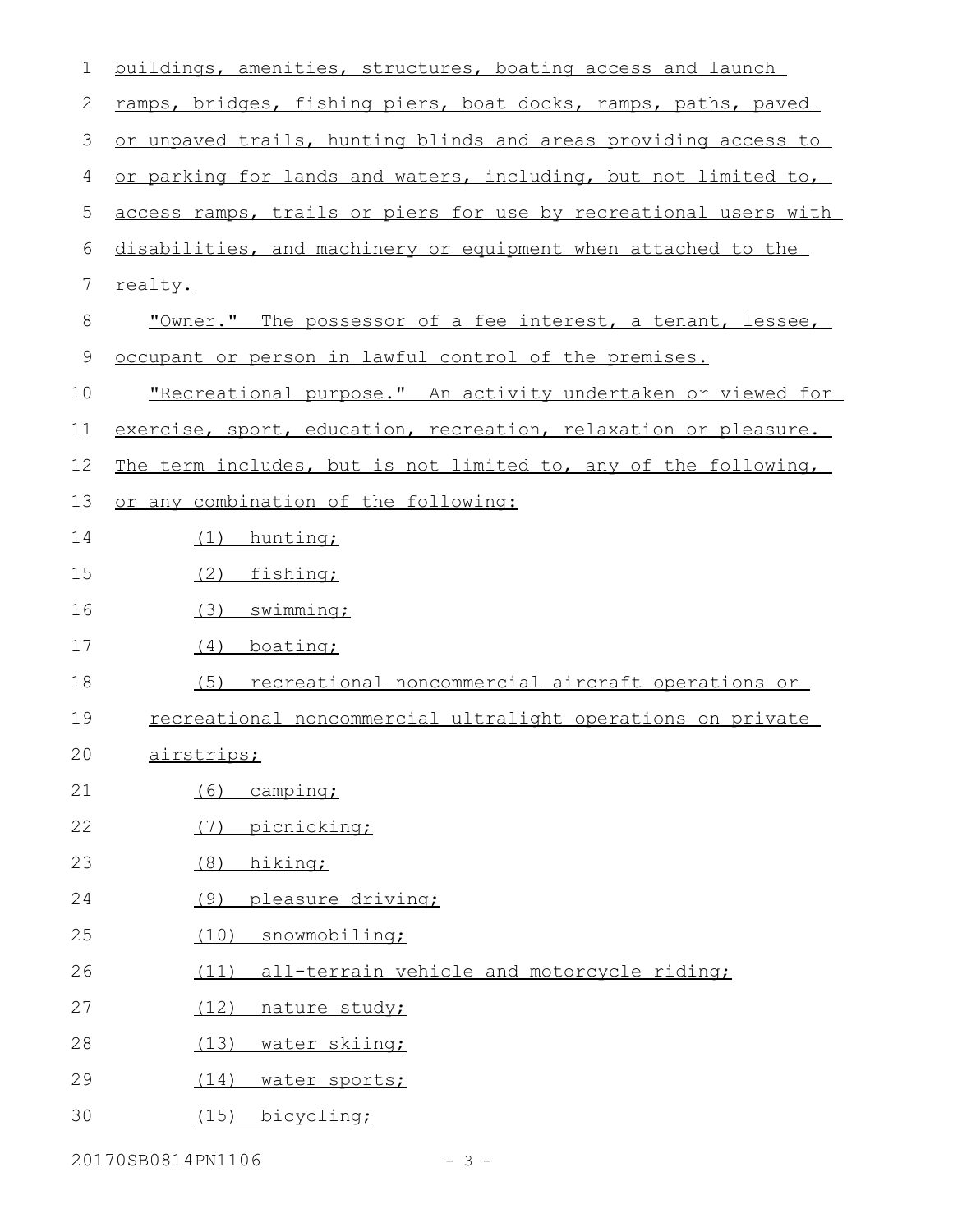| 1  | $(16)$ climbing;                                                   |
|----|--------------------------------------------------------------------|
| 2  | $(17)$ jogging and running;                                        |
| 3  | (18) playing soccer or other sports which require a                |
| 4  | playing field;                                                     |
| 5  | (19) cave exploration; and                                         |
| 6  | (20) viewing or enjoying historical, archaeological,               |
| 7  | scenic or scientific sites.                                        |
| 8  | "Recreational user." A person who enters or uses land for a        |
| 9  | recreational purpose.                                              |
| 10 | § 4303. Duty of care.                                              |
| 11 | Except as specifically recognized or provided in section 4306      |
| 12 | (relating to liability not limited), an owner of land owes no      |
| 13 | duty of care to keep the premises safe for entry or use by         |
| 14 | recreational users, or to give any warning of a dangerous          |
| 15 | condition, use, structure or activity on the premises to           |
| 16 | recreational users.                                                |
| 17 | § 4304. Owner liability.                                           |
| 18 | Except as specifically recognized by or provided in section        |
| 19 | 4306 (relating to liability not limited), an owner of land who     |
|    | 20 either directly or indirectly invites or permits without charge |
| 21 | a recreational user to use the property does not thereby:          |
| 22 | (1) Extend any assurance that the premises are safe for            |
| 23 | any purpose.                                                       |
| 24 | Confer upon the recreational user the legal status<br>(2)          |
| 25 | of an invitee or licensee to whom a duty of care is owed.          |
| 26 | (3) Assume responsibility for or incur liability for any           |
| 27 | injury to persons or property caused by an act of omission of      |
| 28 | <u>a recreational user or landowner.</u>                           |
| 29 | Assume responsibility for or incur liability for any<br>(4)        |
| 30 | injury to persons or property, wherever such persons or            |
|    |                                                                    |

20170SB0814PN1106 - 4 -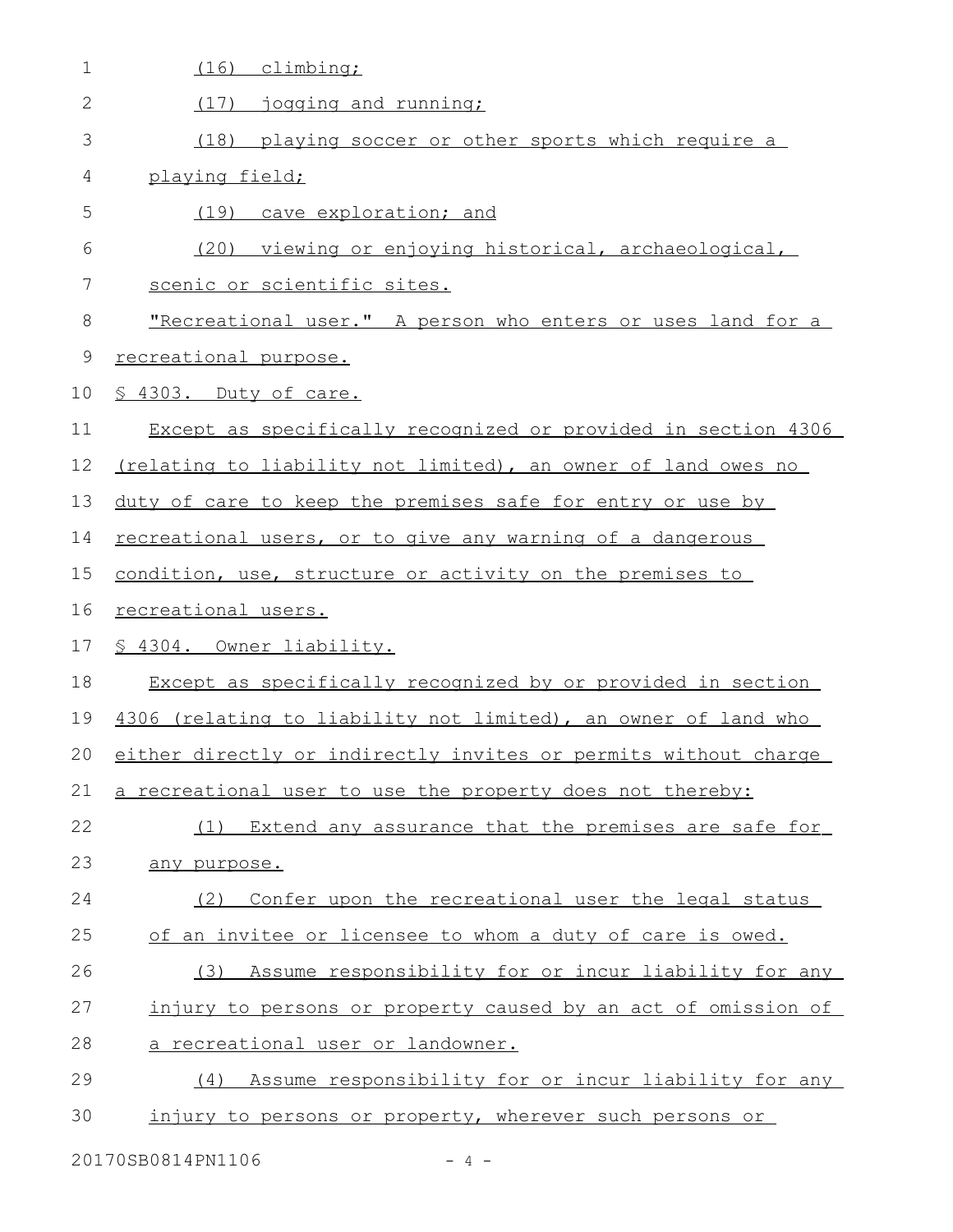| $\mathbf 1$ | property are located, caused while hunting as defined in 34     |
|-------------|-----------------------------------------------------------------|
| 2           | Pa.C.S. § 102 (relating to definitions).                        |
| 3           | § 4305. Applicability.                                          |
| 4           | Unless otherwise agreed in writing, the provisions of           |
| 5           | sections 4303 (relating to duty of care) and 4304 (relating to  |
| 6           | owner liability) shall be deemed applicable to the duties and   |
| 7           | liability of an owner of land leased to the State or any        |
| 8           | subdivision of the State for recreational purposes.             |
| $\mathsf 9$ | § 4306. Liability not limited.                                  |
| 10          | Nothing in this chapter limits in any way any liability which   |
| 11          | otherwise exists:                                               |
| 12          | For willful or malicious failure to guard or warn<br>(1)        |
| 13          | against a dangerous condition, use, structure or activity.      |
| 14          | (2) For injury suffered in any case where the owner of          |
| 15          | land charges the recreational user who enters or goes on the    |
| 16          | land, except that in the case of land leased to the State or    |
| 17          | a subdivision of the State, any consideration received by the   |
| 18          | owner for the lease shall not be deemed a charge.               |
| 19          | § 4307. Construction.                                           |
| 20          | Nothing in this chapter shall be construed to:                  |
| 21          | (1) Create a duty of care or ground of liability for            |
| 22          | injury to persons or property.                                  |
| 23          | Relieve a recreational user from an obligation which<br>(2)     |
| 24          | he may have in the absence of this chapter to exercise care     |
| 25          | in his or her use of the land and in his or her activities on   |
| 26          | the land, or from the legal consequences of failure to employ   |
| 27          | such care.                                                      |
| 28          | § 4308. Fees and costs.                                         |
| 29          | The court shall award attorney fees and direct legal costs to   |
| 30          | a prevailing party, who is not found liable for the injury to a |
|             |                                                                 |

20170SB0814PN1106 - 5 -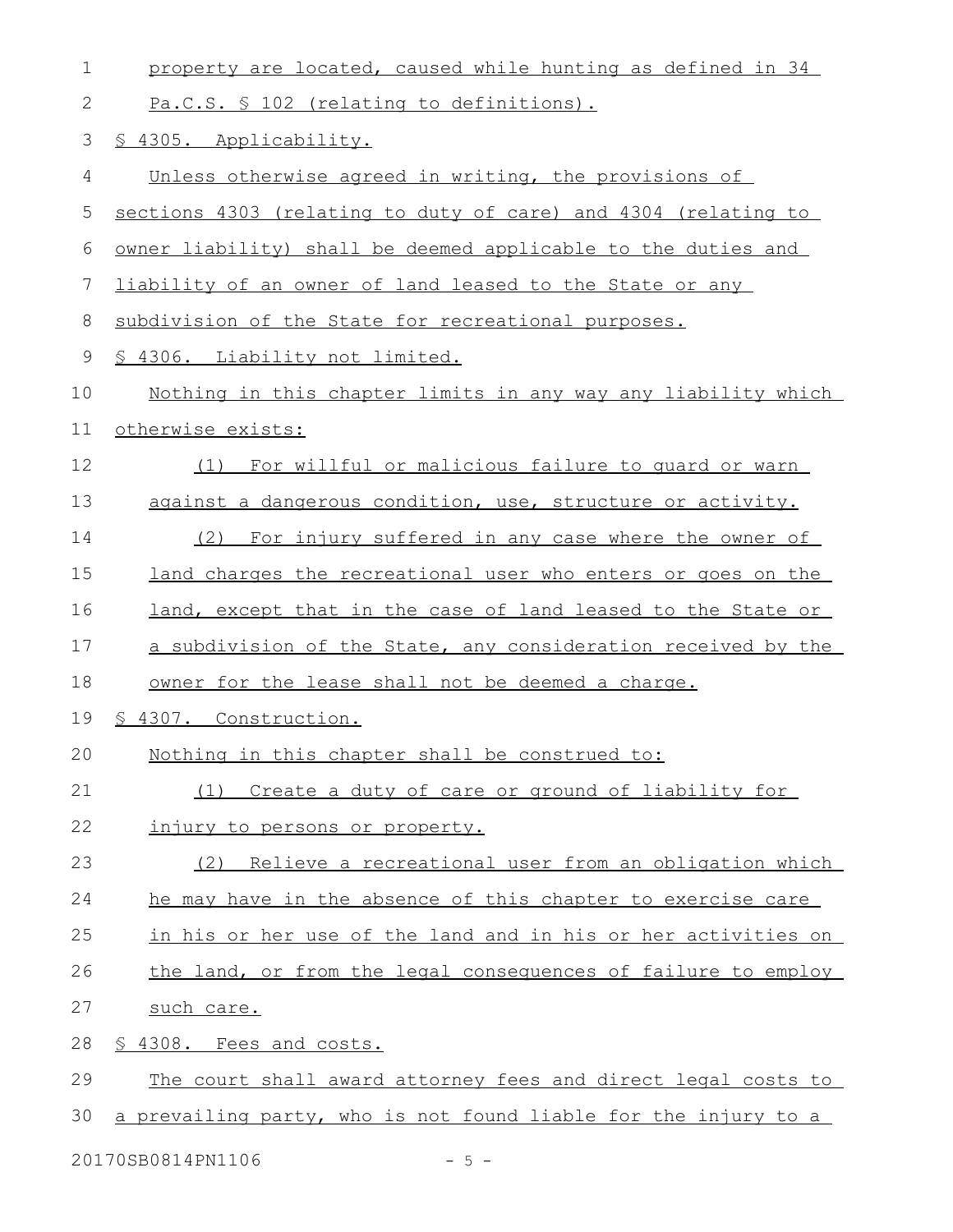person or property pursuant to this chapter, if the court finds that the action against the prevailing party was frivolous. Section 2. Repeals are as follows: (1) The General Assembly declares that the repeal under paragraph (2) is necessary to effectuate the addition of 5 Pa.C.S. Ch. 43. (2) The act of February 2, 1966 (1965 P.L.1860, No.586), entitled "An act encouraging landowners to make land and water areas available to the public for recreational purposes by limiting liability in connection therewith, and repealing certain acts," is repealed. Section 3. The following shall apply: (1) The addition of 5 Pa.C.S. Ch. 43 is a continuation of the act of February 2, 1966 (1965 P.L.1860, No.586), entitled "An act encouraging landowners to make land and water areas available to the public for recreational purposes by limiting liability in connection therewith, and repealing certain acts." (2) Except as otherwise provided in 5 Pa.C.S. Ch. 43, all activities initiated under the act of February 2, 1966 (1965 P.L.1860, No.586), entitled "An act encouraging landowners to make land and water areas available to the public for recreational purposes by limiting liability in connection therewith, and repealing certain acts," shall continue and remain in full force and effect and may be completed under 5 Pa.C.S. Ch. 43. (3) Orders, regulations, rules and decisions which were made under the act of February 2, 1966 (1965 P.L.1860, No.586), entitled "An act encouraging landowners to make land and water areas available to the public for recreational 20170SB0814PN1106 - 6 -1 2 3 4 5 6 7 8 9 10 11 12 13 14 15 16 17 18 19 20 21 22 23 24 25 26 27 28 29 30